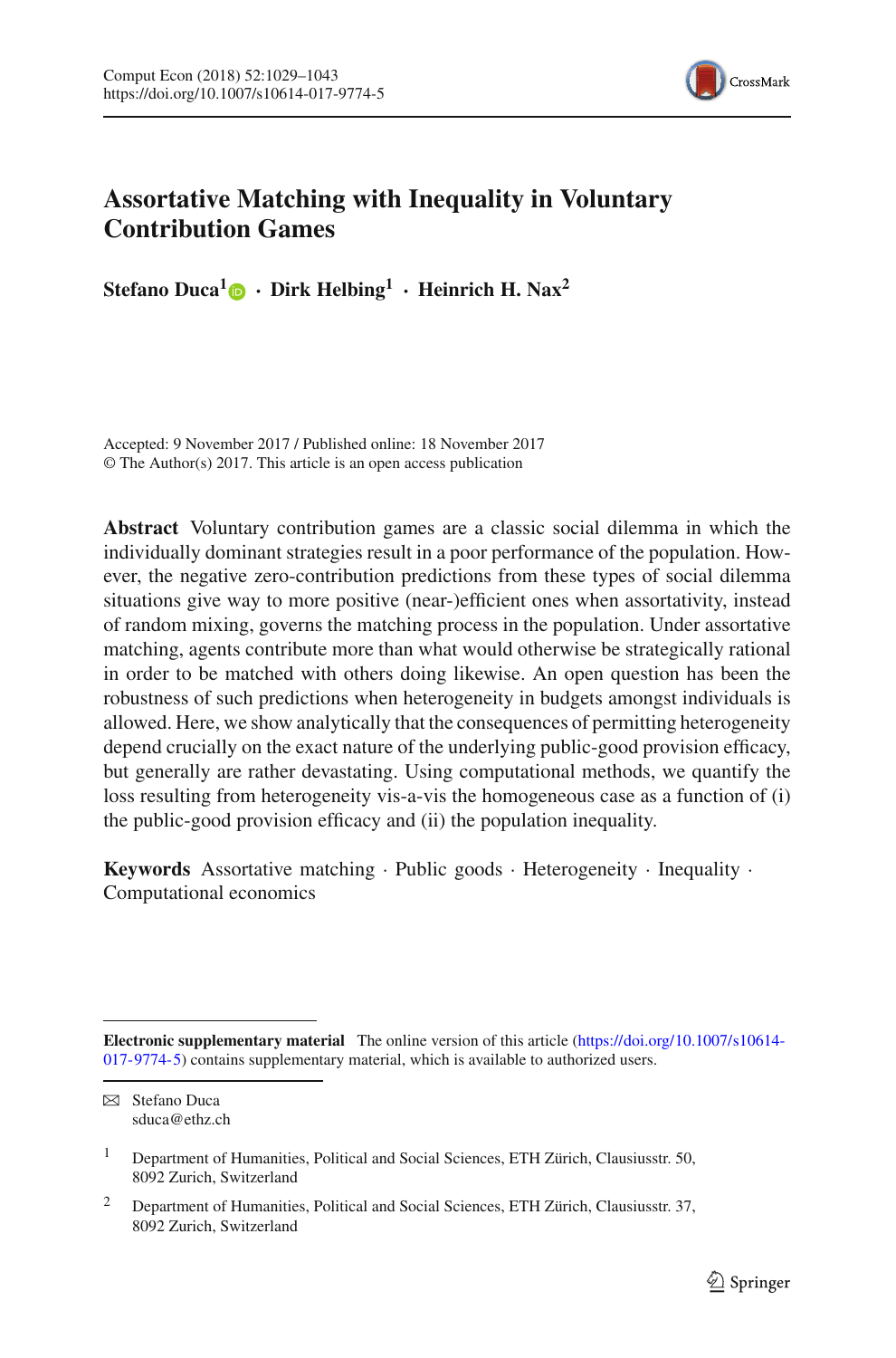## **1 Introduction**

Suppose a population of agents faces the *collective action* (Olso[n](#page-14-0) [1965](#page-14-0)) challenge to provide public goods by means of simultaneous, separate *voluntary contributions games* (Isaac et al[.](#page-14-1) [1985](#page-14-1)). In each one, the collective would benefit from high contributions but individuals may have strategic incentives (Nas[h](#page-14-2) [1950\)](#page-14-2) to contribute less. Such situations, also known as 'social dilemmas', are related to collective management of 'common-pool resources' (Ostro[m](#page-14-3) [1990;](#page-14-3) Schlager and Ostro[m](#page-14-4) [1992](#page-14-4)) and often result in underprovisioning of the public good (i.e. tragedy of the commons as in Hardi[n](#page-13-0) [1968\)](#page-13-0) because of the misalignment of collective interests and strategic incentives.

Generally, grave underprovision of the public good is the unique Nash equilibrium when individual contribution decisions are independent of the matching process. Andreon[i](#page-13-1) [\(1988](#page-13-1))'s model of a linear public goods game with random re-matching of groups is the best-known experimental instantiation of this, and numerous studies have reported corresponding decays in contributions when such games are played in the laboratory (Ledyar[d](#page-14-5) [1995](#page-14-5); Chaudhur[i](#page-13-2) [2011\)](#page-13-2). Predictions may change dramatically, however, when agents are matched 'assortatively' instead, that is, based on their pre-committed choice on how much to contribute so that high (low) contributors are matched with other high (low) contributors. Such mechanisms have been coined 'meritocratic group-based matching' (Gunnthorsdottir et al[.](#page-13-3) [2010a](#page-13-3)), short 'merito-cratic matching' (Nax et al[.](#page-14-6)  $2014$ ).<sup>1</sup> Under meritocratic matching, new equilibria emerge through assortative matching that are as good as near-efficient (Gunnthorsdottir et al[.](#page-13-3) [2010a;](#page-13-3) Nax et al[.](#page-14-6) [2014\)](#page-14-6). Indeed, when better (i.e. more efficient) equilibria exist, humans have been shown to consistently play them in controlled laboratory environments (Gunnthorsdottir et al[.](#page-13-3) [2010a,](#page-13-3) [b;](#page-13-4) Nax et al[.](#page-14-7) [2017;](#page-14-7) Rabanal and Rabana[l](#page-14-8) [2014\)](#page-14-8).

In this paper, we address the important question of how robust the positive predictions stemming from assortative matching are. To assess this, we generalize the baseline model on two dimensions. On the one hand, we consider a range of publicgoods provision efficacies that nests the standard marginal-per-capita-rate-of-return ('mpcr') model as a special, linear case. On the other hand, we allow heterogeneity in players' budgets, expressing the *ex ante* inequality amongst individuals. In other contexts, heterogeneity has been shown to 'help' cooperation (Per[c](#page-14-9) [2011](#page-14-9)). Our work, in particular, builds on one prior attempt at generalizing the standard model in terms of heterogeneity by Gunnthorsdottir et al[.](#page-13-4) [\(2010b](#page-13-4)), who consider two levels of budgets in the standard case of mpcr-linear payoffs.

Methodologically, we blend analytical and computational approaches. Our results summarize as follows. We show analytically that the consequences of permitting heterogeneity in terms of provision of the public good depend crucially on the exact nature of the underlying public-good provision efficacy, but generally are devastating. Indeed, all near-efficient Nash equilibria that exist under homogeneity fall apart when heterogeneity is allowed. Instead, we are either back at the negative all-contribute-nothing

<span id="page-1-0"></span> $1$  Note that this kind of mechanism differs crucially from other contribution-inducing mechanisms such as 'punishment' (Fehr and Gächte[r](#page-13-5) [2000](#page-13-5); Per[c](#page-14-9) [2011](#page-14-9)) as no payoff additions, subtractions or transfer between individuals take place.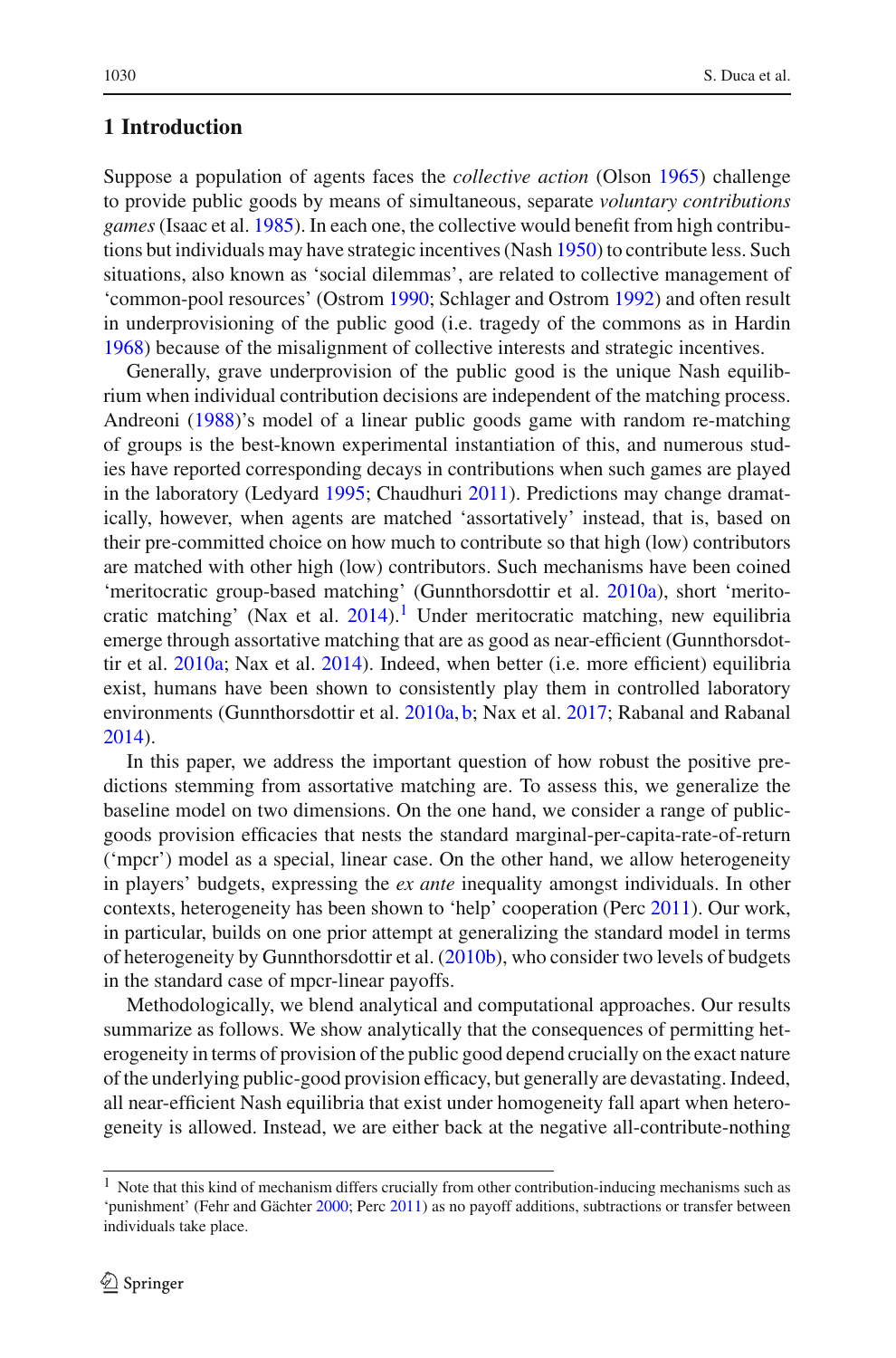equilibrium or new, previously impossible, complex mixed-strategy Nash equilibria emerge. In the latter case, the expected level of resulting public-good provision depends crucially on (i) the public-good provision efficacy and (ii) the population inequality. These mixed equilibria are virtually impossible to characterize and to evaluate analytically for general cases. We therefore use computational methods and quantify the loss resulting from heterogeneity vis-a-vis the homogeneous case as a function of parameters regarding (i) and (ii). Thus, our analysis provides novel insights regarding the possible consequences in terms of making wrong predictions when assuming a homogeneous population, which in many real-world cases may be unrealistic.

The rest of this paper is structured as follows. Next, we set up the model including details about our computational algorithm. Section [3](#page-3-0) contains the paper's results. Section [4](#page-7-0) concludes. An "Appendix" contains details of the analytical results.

# **2 The Model**

*N* players are assigned an initial endowment  $w_i$ , that might be different for each player *i*, and play the following game, of which all aspects are common knowledge:

- 1. *Actions* Each player makes a simultaneous and committed unilateral decision regarding how much of his endowment to contribute. We will indicate with  $\alpha_i \in [0, 1]$  the percentage of  $w_i$  contributed by player *i*. We indicate with  $\alpha = {\alpha_i}$ the array of strategies obtained in this way and with  $\alpha_{-i}$  the strategy vector obtained excluding agent *i*.
- 2. *Matching* Players are ranked by their effective contributions  $s_i = w_i \alpha_i$  (from highest to lowest with random tie-breaking). They are then assigned to  $M = \frac{N}{5}$ equal-sized groups of size  $S$ , such that the  $S$  highest-ranking players are assigned to the first group, the *S* second-highest ranking players are assigned to the second, etc.
- 3. *Outcome* Payoffs φ*<sup>i</sup>* realize based on the contribution total in each group. Each player receives the amount that he did not contribute plus the sum of all the contributions made by the members of his group multiplied by a factor *Q* (the marginal-per-capita-rate-of-return):

$$
\phi_i(\alpha_i \mid \alpha_{-i}) = w_i (1 - \alpha_i) + Q \sum_{j \in G_i} \alpha_j^{\gamma} w_j \tag{1}
$$

with  $G_i$  being the group to which agent  $i$  belongs.

The mpcr *Q* represents the benefits of cooperation among members of the same group. When  $\frac{1}{s} < Q < 1$  the game is a social dilemma, meaning that group efficiency is maximized if every member contributes fully but doing so is always a dominated strategy.

The parameter  $\gamma$  in the return from the common pool is a measure of the "goodness" of the public-good provision efficacy. For high values of  $\gamma$  (super-linear payoffs) even a high percentage of contributions has little effect on the common pool, thus making the public good less fruitful. On the other end, for low  $\gamma$  values (sub-linear payoffs)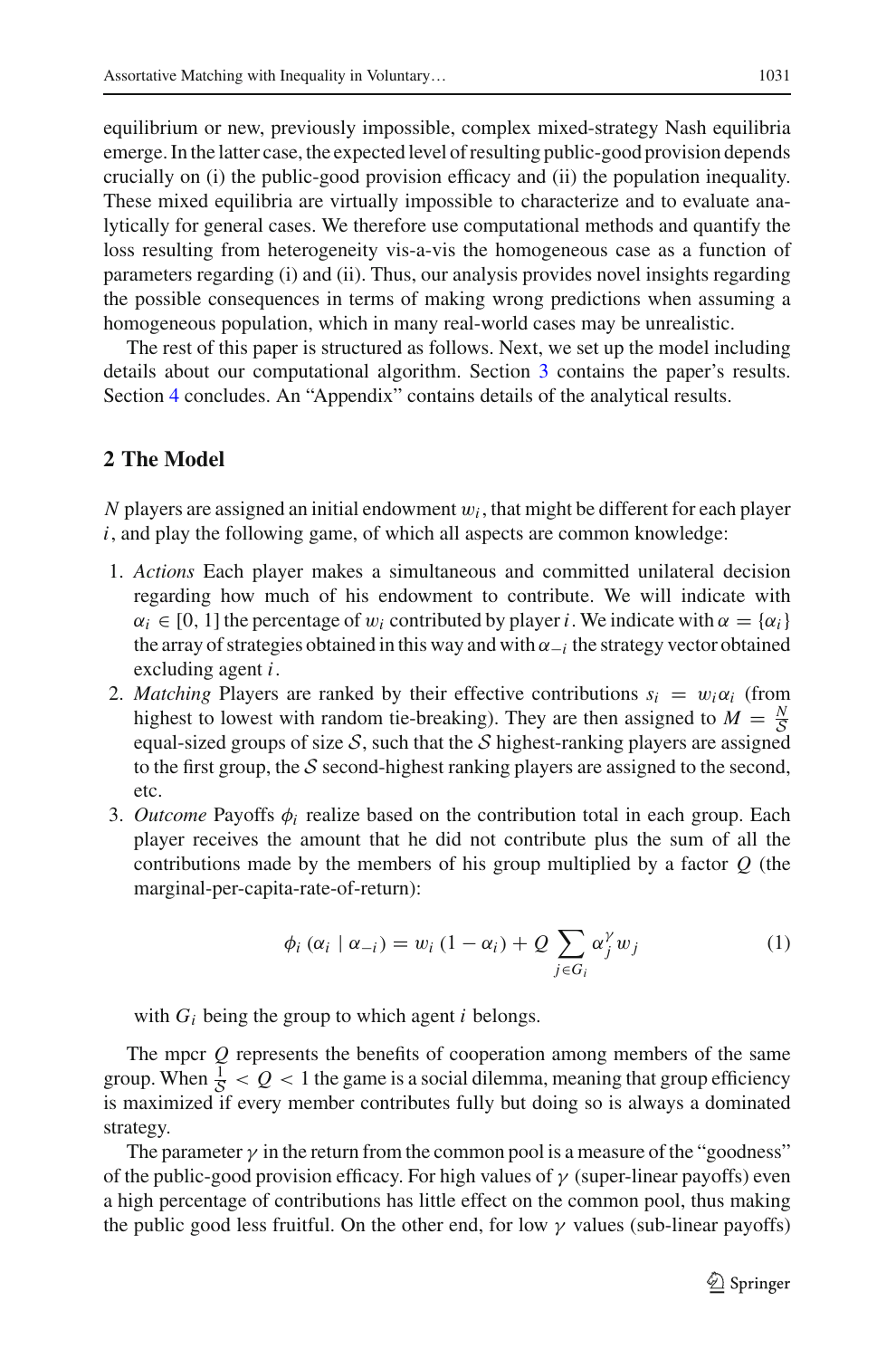even a small contribution allows players to obtain large benefits from cooperation. It is important to notice that the value of  $\gamma$  determines also the maximum *efficiency*<sup>[2](#page-3-1)</sup> of the system ranging from  $w_i + Q \sum_{j \in G_i} w_j$  for  $\gamma \to 0$  to  $w_i$  for  $\gamma \to \infty$ .

## **Simulation**

We simulate the above model in the following way:

- **1. Initialization:** We assign the initial endowments to each player sampling them from a truncated Gaussian distribution with mean  $W_0$  and standard deviation  $\sigma$ . The distribution is truncated at  $w_i = 0$  and  $w_i = 2W_0$  so that endowments are always positive and symmetrically distributed around *W*0.
- **2. Setting initial strategies:** The initial strategy  $\alpha_i$  of each player is set to 0, hence the simulation starts in the fully defective state.<sup>[3](#page-3-2)</sup>
- **3. Dynamics of play:** Each player updates his strategy in the following way:
	- With probability p he keeps playing the strategy played the round before.<sup>4</sup>
	- With probability 1 − *p* he myopically best responds to the strategies played by the other agents the round before:

The agent checks what would his rank and consequent payoff be for each of the possible strategies<sup>[5](#page-3-4)</sup> he can play, given that the other agents keep playing the strategies played the round before. He then chooses the strategy that results in the highest payoff.

- **4. Group matching:** Based on the contribution of each player, groups are formed as described above and payoffs are then materialized.
- **5. Update and repeat:** The endowment of each player is then reset to his initial one and the algorithm repeats from step *3*.

After *T* rounds the algorithm stops and the population average of the strategies is computed. The procedure is repeated *E N* times and the ensemble average of the population average is obtained.

# <span id="page-3-0"></span>**3 Results**

The above game exhibits different Nash equilibria depending on the value of  $\gamma$  and on the players having different or the same initial endowments.

<span id="page-3-1"></span><sup>2</sup> **Definition:** Efficiency is defined as the gain from the game relative to the initial endowment:

$$
Efficiency = \frac{\sum_{i=1}^{N} \phi_i - \sum_{i=1}^{N} w_i}{\sum_{i=1}^{N} w_i}.
$$

<span id="page-3-2"></span><sup>&</sup>lt;sup>3</sup> Different initial starting conditions have been explored and they have been observed to have no effect on the final outcome of the simulation.

<span id="page-3-3"></span><sup>4</sup> Inertia was added to ensure the convergence to the pure-strategy Nash equilibrium (if existing). Without inertia, the best-response dynamics could oscillate around such an equilibrium.

<span id="page-3-4"></span> $<sup>5</sup>$  The interval [0, 1] is discretized for computational purposes.</sup>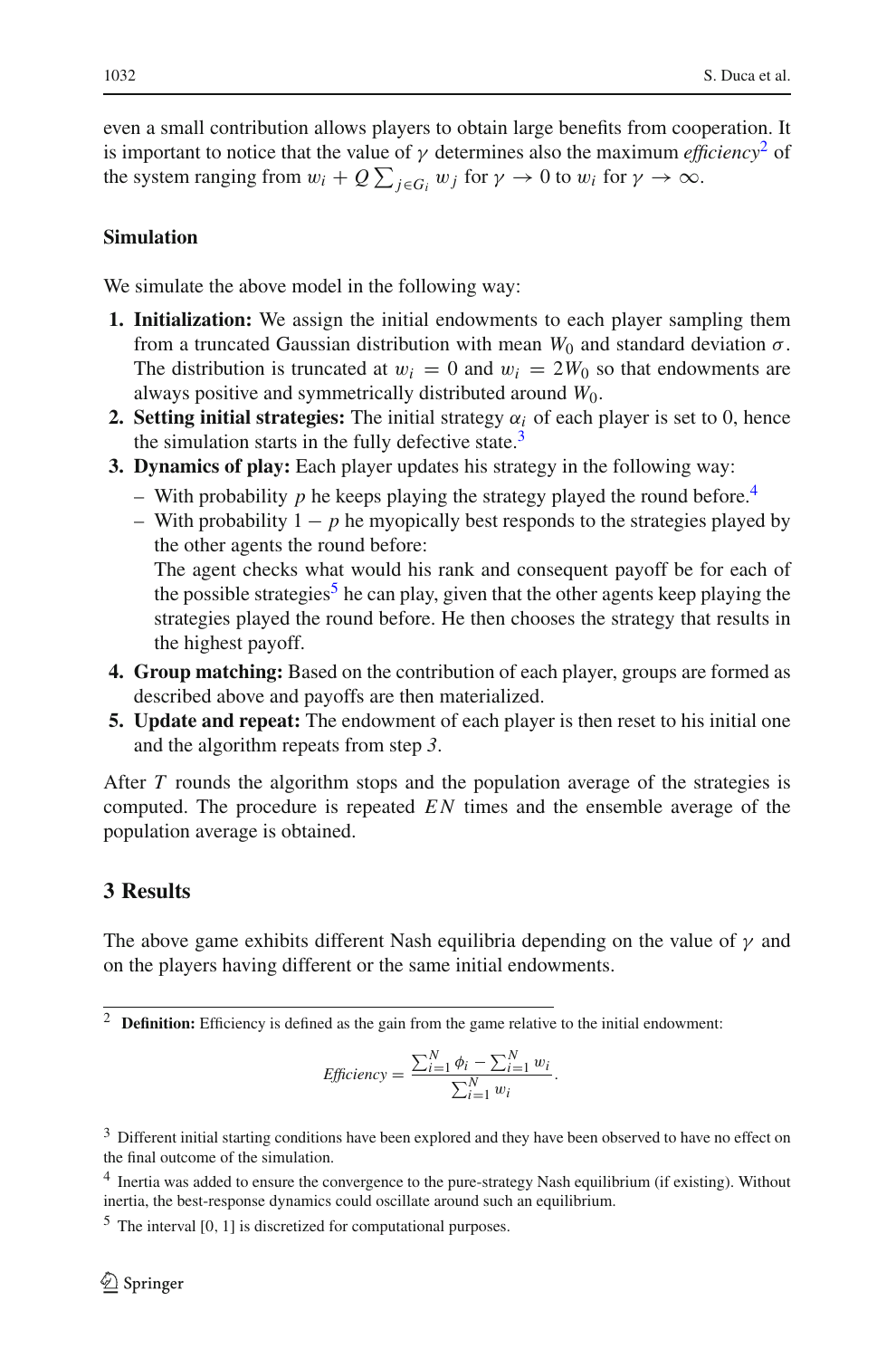As already shown in Gunnthorsdottir et al[.](#page-13-3) [\(2010a\)](#page-13-3), in the case of linear payoff  $(\gamma = 1)$  and homogeneous players the voluntary contribution game with assortative matching has multiple pure strategy Nash Equilibria: one is non contribution by all players and the others are almost Pareto optimal equilibria in which nearly all players contribute their entire endowment and few (less than the group size) contribute nothing. It is easy to see (see "Appendix") that this result actually holds for any value of  $\gamma$  bigger than a threshold value  $\bar{y}$ , with  $\bar{y}$  < 1 and depending on groups size, mpcr and the total number of players. The only difference with the linear payoff case is that for

 $\gamma$  < 1 the within group Nash Equilibrium is to contribute  $\bar{\alpha} = \left(\frac{1}{Q\gamma}\right)^{\frac{1}{\gamma-1}}$ . Hence, for sublinear payoffs such that  $\gamma > \bar{\gamma}$ , the Nash Equilibria are: all players contribute  $\bar{\alpha}$ and all players contribute their total endowment except for few players that contribute  $\bar{\alpha}$ . For very small values of the exponent of the public good provision, the numbers of non contributors<sup>[6](#page-4-0)</sup> in the near efficient equilibrium becomes too high to be sustained. Hence, even though the nearly efficient outcome would be highly rewarding, for  $\gamma < \bar{\gamma}$ the only existing equilibrium is that all players contribute  $\bar{\alpha}$ .

A key property of the game, necessary for the nearly efficient equilibria to exist, is that ties in the ranking placement are broken at random. In all these equilibria, in fact, there exists a mixed group where fully contributive players are grouped with defectors, i.e. players contributing the within group Nash Equilibrium. In order for this to be a NE, the fully contributive players must have a sufficiently high probability to be grouped only with other full contributors so that they would not benefit (in expectation) by decreasing their contribution and be placed with certainty in the defectors group.

If each player is endowed with a different initial wealth, however, things change drastically. The heterogeneity of the players implies that there cannot be an equilibrium where more than one player contributes the same positive percentage of his endowment: Since players are ranked based on their effective contributions  $s_i = w_i \alpha_i$ , if more than one player were to contribute the same percentage, the one with the highest endowment would have a profitable deviation due to the existence of the mixed group. He could in fact contribute slightly more and be guaranteed to be placed in a better group. If the two players were already contributing everything, the wealthiest player could instead contribute slightly less and still be guaranteed to remain in the same group. For the above reason, the nearly efficient Nash Equilibria in which almost all players contribute everything does not exist for heterogeneous players. Moreover, any unique contribution  $\alpha_i$  such that  $\bar{\alpha} < \alpha_i < 1$  is also clearly not a Nash Equilibrium due to the fact that it would be possible to contribute less and still be placed in the same group.

Furthermore, for sublinear payoffs ( $\gamma$  < 1) the equilibrium in which all players contribute the within group Nash Equilibrium does not exist. Indeed, for  $\gamma < 1$  we have that  $\bar{\alpha} > 0$  and if all players were to play  $\bar{\alpha}$ , players with a lower endowment

<sup>&</sup>lt;sup>6</sup> i.e. people contributing only  $\bar{\alpha}$ .

<span id="page-4-1"></span><span id="page-4-0"></span><sup>&</sup>lt;sup>7</sup> All players contributing  $\bar{\alpha}$  is always an equilibrium for homogeneous players. The proof proceeds like in the linear case: it does not make sense to be the only player contributing more than that because this would only make the player's groupmates better off at the player's expense. Contributing less than  $\bar{\alpha}$  is never beneficial, not even with random re-matching of groups, because of the non-linearity of the payoff function. See the "Appendix" for more details.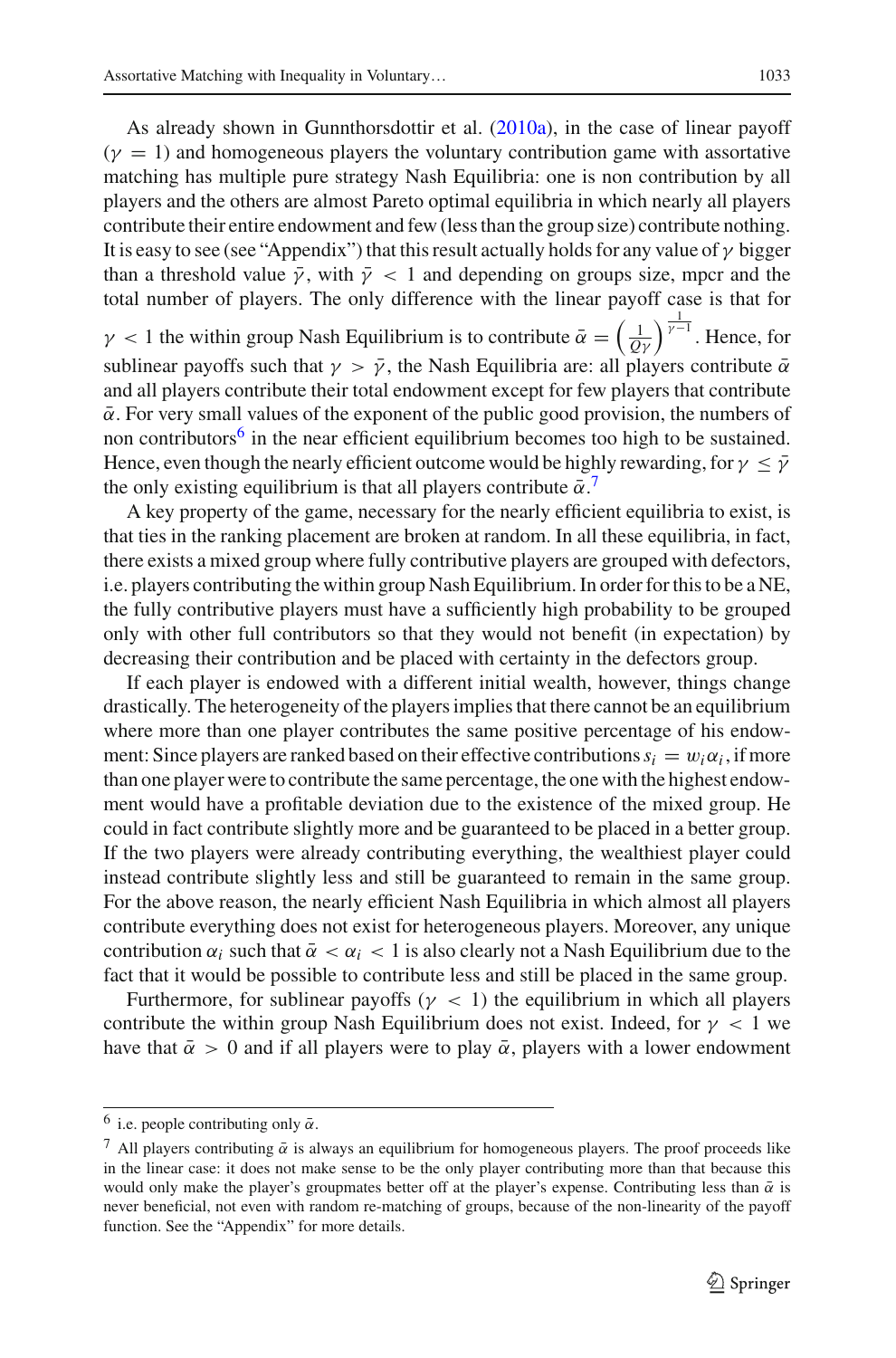|          | $\gamma \leq \bar{\gamma}$ |                           |            | $\bar{\gamma} < \gamma < 1$ |        |              | $\gamma \geq 1$ |           |            |
|----------|----------------------------|---------------------------|------------|-----------------------------|--------|--------------|-----------------|-----------|------------|
|          | <b>PSL</b>                 | <b>MS</b>                 | <b>PSH</b> | <b>PSL</b>                  | MS     | <b>PSH</b>   | <b>PSL</b>      | <b>MS</b> | <b>PSH</b> |
| Homog.   | $\checkmark$               | $\boldsymbol{\mathsf{x}}$ | X          | $\sqrt{2}$                  | $\chi$ | $\checkmark$ | $\sim$          |           |            |
| Heterog. |                            | ✓                         | X          | Х                           | ✓      | x            |                 |           |            |

<span id="page-5-0"></span>**Table 1** In this table we show which equilibria exist for homogeneous and heterogeneous players depending on the value of  $\gamma$ 

For homogeneous players, for any payoff such that  $\gamma$  is bigger than a threshold value  $\bar{\gamma}$ , there exist one Nash Equilibrium in which all players contribute nothing (indicated as PSL) and almost Pareto optimal Nash Equilibria where almost all players contribute everything and few (less than the group size) contribute the within group NE  $\bar{\alpha}$ . (PSH). For  $\gamma < \bar{\gamma}$ , the only Nash Equilibirum is for everybody to contribute  $\bar{\alpha}$ . In these cases, there exist no mixed strategy (MS) Nash Equilibrium. For heterogeneous players the situation is different for different values of  $\gamma$ . For sublinear payoffs ( $\gamma$  < 1) there exist no pure strategy equilibria and hence the only Nash Equilibrium is in mixed strategies. For superlinear payoffs ( $\gamma > 1$ ), the only pure strategy Nash Equilibrium is non-contribution by all players

would have a profitable deviation by increasing their contributions and being grouped with players with a higher endowment. Hence, for heterogeneous players and sublinear payoffs there exist no pure strategy Nash Equilibria for the game.

For superlinear payoffs ( $\gamma \geq 1$ ), however, the within group Nash Equilibrium is to contribute nothing and hence the pure strategy equilibrium in which no player contributes anything continues to exist. Consequently, there are no mixed strategy Nash Equilibria for this game.

Table [1](#page-5-0) summarizes which Nash Equilibria exist in which situation. In the "Appendix" we formally derive the results described in this section.

To obtain the mixed strategy equilibrium of the game we resort to computational methods. We simulate agents playing the game for different payoffs and different width of the initial wealth distribution.

We are mainly interested in a comparison between the (unique) equilibria in the case of heterogeneous players and the equilibria reached in the homogeneous case. In particular, we are interested in how much efficiency (see footnote 2) is lost due to the heterogeneity of players. Indeed, even though non contribution by all is a Nash Equilibrium, the quasi Pareto optimal equilibrium is payoff dominant  $\delta$  and hence is the one to which we refer (when it exists). Furthermore, experimental results (Gunnthorsdottir et al[.](#page-13-3) [2010a](#page-13-3)) have also shown that the nearly efficient equilibria are the one reached by the population.

In Fig. [1](#page-6-0) we plot the loss of efficiency due to the heterogeneity of the players with respect to the level of contributions that would have been achieved in the homogeneous case as a function of  $\gamma$  and for a choice or representative parameters. A 100% loss (dashed red line) indicates that all players contribute nothing and thus that there is a complete loss of efficiency with respect to the homogeneous case. A 0% loss (dashed green line) means that the system reaches the same efficiency as it would with homo-

<span id="page-5-1"></span><sup>8</sup> Here we use payoff dominant in the sense of Harsanyi and Selte[n](#page-14-10) [\(1988](#page-14-10)), Harsany[i](#page-14-11) [\(1995\)](#page-14-11). The nearly efficient equilibrium can be shown to be ex-ante payoff dominant (Gunnthorsdottir et al[.](#page-13-3) [2010a](#page-13-3)).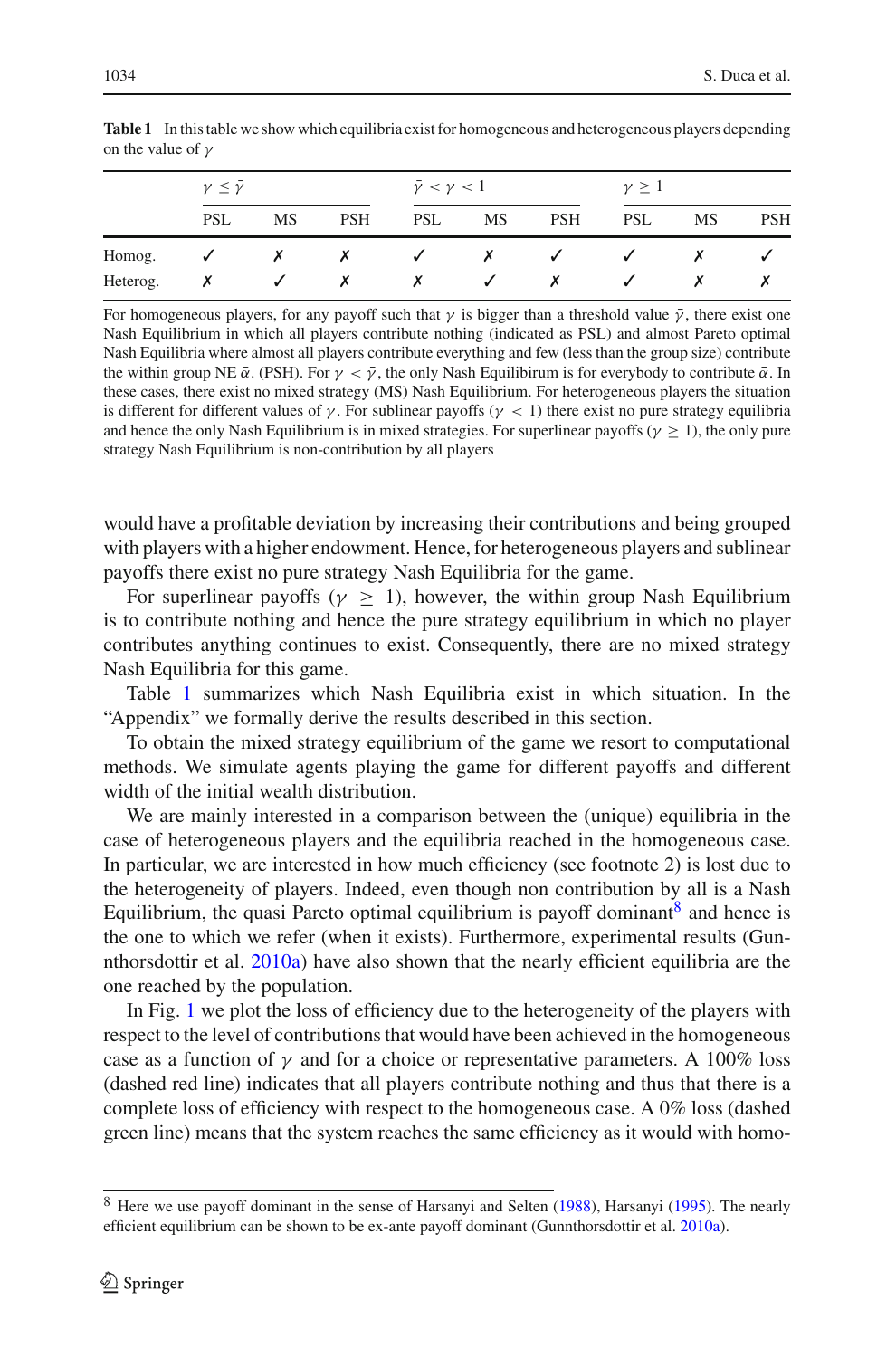

<span id="page-6-0"></span>**Fig. 1** Here we show the loss of efficiency in case of heterogeneous players with respect to the level of contribution that would have been achieved in the homogeneous case. A 100% loss (dashed red line) indicates that all players contribute nothing and thus that there is a complete loss of efficiency with respect to the homogeneous case. A 0% loss (dashed green line) means that the system reaches the same efficiency that it would have reached in the case of homogeneous players. A negative loss (striped orange area below the green line) indicates that when endowments are heterogeneous the equilibrium reaches a higher efficiency than in the homogeneous case. As predicted, for superlinear payoffs  $\gamma \geq 1$  the only possible equilibrium is non contribution by all and thus the loss of efficiency is total (right side of the picture). For intermediate sublinear payoff we can see that the efficiency is not completely lost and that it goes from being quite low to being closer to the homogeneous case. The quantitative value of efficiency that the mixed equilibrium achieves depends on the value of the mpcr and the width of the distribution of initial wealth as well as from other parameters. Finally, for  $\gamma \leq \bar{\gamma}$  we first observe a slight increase in efficiency (below the dashed green line) and then the efficiency approaches the homogeneous one (left side of the picture), on account of the benefits of cooperation being obtainable for an arbitrary small contribution. Hence, for a wide range of values of  $\gamma$ , we observe a significant loss in efficiency compared to the homogeneous case. The simulation was obtained for the following set of parameters:  $N = 100$ ,  $S = 4$ ,  $Q = 0.6$ ,  $W_0 = 2$ ,  $EN = 50$ ,  $p = 0.2$ and  $\sigma = 0.45$ . For these parameters,  $\bar{\gamma} \approx 0.29$ . (Color figure online)

geneous players. A negative loss indicates that when endowments are heterogeneous the equilibrium reaches a higher efficiency than in the homogeneous case.

We observe, as predicted, that for superlinear payoffs the only possible equilibrium is non contribution by all and thus that the loss of efficiency is total. For intermediate sublinear payoff the system achieves different efficiency level, from quite low ones to levels closer to the homogeneous case. The quantitative value of efficiency that the mixed equilibrium achieves depends on the value of the mpcr and the width of the distribution of initial wealth as well as from other parameters. For values of the exponent of the public good provision lower than  $\bar{y}$ , we initially observe an increase in efficiency when endowments are heterogeneous. This is due to the fact that for values of  $\gamma$  slightly below  $\bar{\gamma}$ , the only equilibrium in the homogeneous case is to contribute  $\bar{\alpha}$  but it would still be more efficient if more players contributed a higher percentage of their endowment. Finally, for  $\gamma \to 0$ , the heterogeneous system approaches the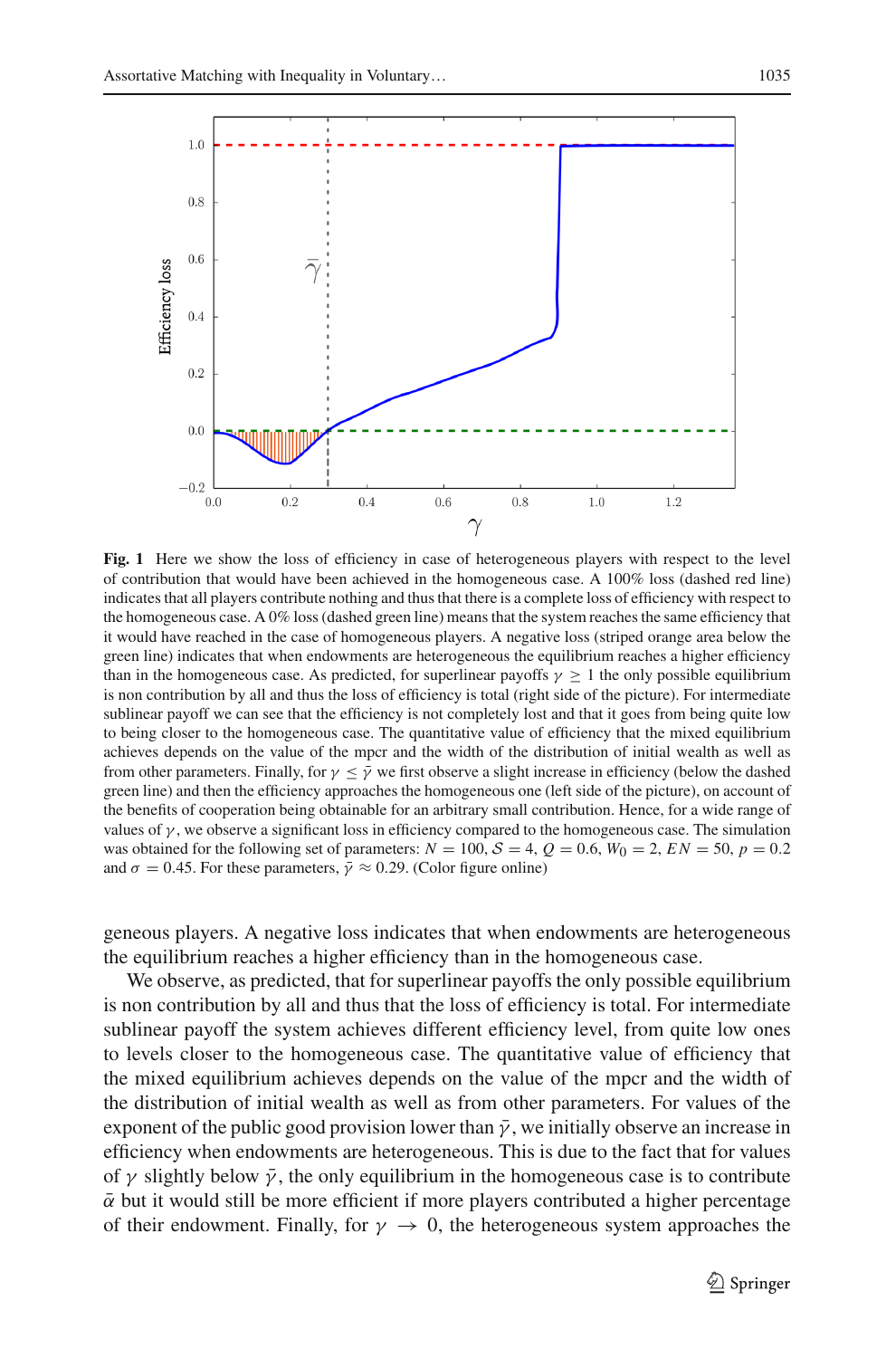same efficiency of the homogeneous, on account of the benefits of cooperation being obtainable for an arbitrary small contribution.

Interestingly, one can observe that the efficiency loss doesn't seem to change much for different widths of the endowment distribution (see online material).

For the width of the distribution equal to 0 we observe, as expected, the Nash Equilibria in case of homogeneous endowments.<sup>9</sup>

For different values of the marginal per capita rate of return we observe from the simulations (see online material for examples) that the higher the mpcr, the wider is the area with partial efficiency losses in the picture and the smaller is the gain in efficiency around  $\bar{\gamma}$ .

Hence we can conclude that for a wide range of payoffs, the more realistic assumption of heterogeneous players leads to a disruptive loss in efficiency when compared to the homogeneous case. For a very limited range of  $\gamma$ , however, heterogeneity seems to result in a small increase in efficiency.

### <span id="page-7-0"></span>**4 Summary of Results**

In summary, mechanisms based on assortative matching promise large efficiency gains when the interaction is such that it is safe to assume that the population consists only of equals. In the presence of heterogeneity, however, whether and how much assortative matching is likely to gain the population (relative to random matching) depends crucially on the provision efficacy of the public good and on the precise degree of heterogeneity. This implies that guarantees of more equal playing fields in these environments may be as important as implementation of assortative matching.

**Acknowledgements** We thank the associate editor, the anonymous reviewers, Michael Mäs, Ryan Murphy, Stefano Balietti, and the colleagues at the COSS chair at ETH Zurich for helpful discussions and comments and for helping improving the manuscript. All remaining errors are ours. Financial support from the European Commission through the ERC Advanced Investigator Grant Momentum (Grant 324247) is gratefully acknowledged.

**Open Access** This article is distributed under the terms of the Creative Commons Attribution 4.0 International License [\(http://creativecommons.org/licenses/by/4.0/\)](http://creativecommons.org/licenses/by/4.0/), which permits unrestricted use, distribution, and reproduction in any medium, provided you give appropriate credit to the original author(s) and the source, provide a link to the Creative Commons license, and indicate if changes were made.

## **Appendix: Nash Equilibria**

In this section we derive the Nash Equilibria of the generalized assortative matching voluntary contribution game.

<span id="page-7-1"></span><sup>&</sup>lt;sup>9</sup> Note that there is no continuous convergence from the heterogeneous to the homogeneous case. This is a direct consequence of the fact that, as discussed before, as soon as heterogeneous endowments are introduced, there cannot be an equilibrium where more than one player contributes the same positive percentage of his endowment. This makes the existence of a mixed group impossible. See Lemma [7](#page-12-0) in the "Appendix".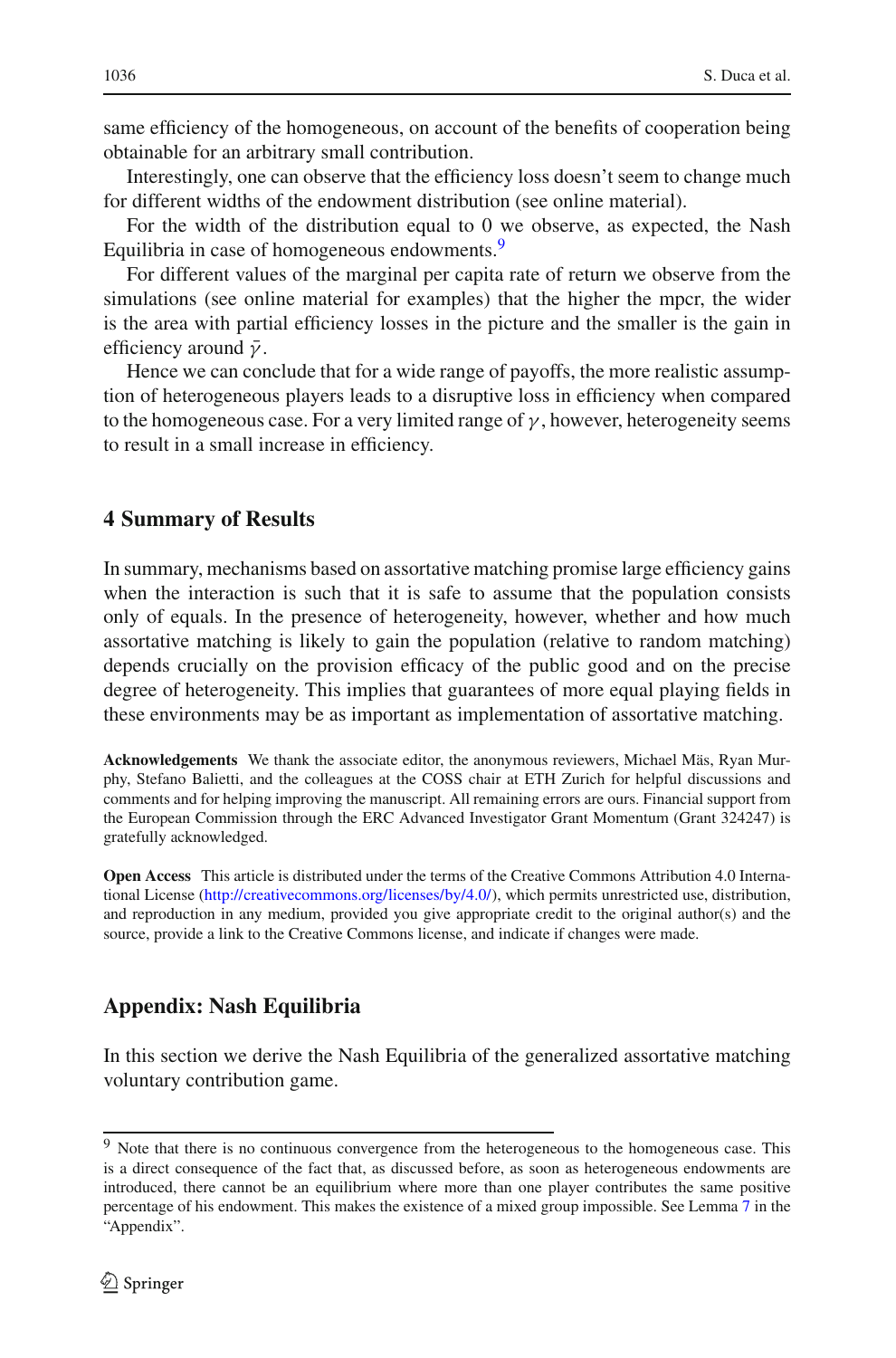We first define the game and derive some useful properties of it. Later, we show which equilibria exist for homogeneous and heterogeneous players for different values of the public good game efficacy.

#### *Notation*

– The expected payoff of player *i* is

$$
E_i(\alpha_i, \alpha_{-i}) = (w_i - s_i) + \sum_{k=1}^{M} Pr(k \mid \alpha_i, \alpha_{-i}) \cdot \left[ Q \cdot \left( S_{-i}^k + w_i \alpha_i^{\gamma} \right) \right] \quad (2)
$$

with  $M = \frac{N}{\mathcal{S}}$  the number of groups in the population,  $S_{-i}^k$  the sum of the effective contributions in group, group minus big own and  $R_n(k)$  of  $\mathcal{S}_n$ .) the probability contributions in agent's *i* group minus his own and *Pr* ( $k \mid \alpha_i, \alpha_{-i}$ ) the probability of being ranked *k*th given  $\alpha_i$  and  $\alpha_{-i}$ . We indicate with *S* the size of the groups.

- We say that players *i*, *j* are in class  $C_r$  if  $s_i = s_j = s^r$ . We write  $c_r \equiv |C_r|$  $D_r \cdot S + \tilde{c}_r$ ;  $D_r, \tilde{c}_r \in N \cup \{0\}$ .<sup>[10](#page-8-0)</sup> Note that by definition  $0 \leq \tilde{c}_r < S$ .<br>We call *h* the highest effective contribution and *H* the number of
- We call *h* the highest effective contribution and *H* the number of players s.t.  $\alpha_i = h$ ; hence  $H \equiv |C_1|$ .
- We indicate with *z* the number of players playing the strategy  $\bar{\alpha}$ .
- $-$  Full heterogeneity means that  $w_i \neq w_j$   $\forall i \neq j$ .

Let us first compute the within group best response.

**Lemma 1** *The best response within a group is:*  $\alpha_i = \overline{\alpha}$  *if*  $0 < \gamma < 1$  *and*  $\alpha_i = 0$  *if*  $\gamma > 1$ .

*Proof* The within group payoff is defined as following:

<span id="page-8-1"></span>
$$
\phi_i(\alpha_i \mid \alpha_{-i}) = w_i (1 - \alpha_i) + Q \sum_{j \in G_i} \alpha_j^{\gamma} w_j
$$

with  $G_i$  being the group to which agent *i* belongs and  $\alpha_i \in [0, 1]$ .

The first order condition reads:

$$
\frac{\partial \phi_i}{\partial \alpha_i} = -w_i + Qw_i \gamma \alpha_j^{\gamma - 1} \stackrel{FQC}{=} 0 \Rightarrow \alpha_i = \left(\frac{1}{Q\gamma}\right)^{\frac{1}{\gamma - 1}} \equiv \bar{\alpha}
$$
 (3)

implying the following payoff for agent *i*:

$$
w_i (1 - \bar{\alpha}) + w_i Q \bar{\alpha}^{\gamma} + C \tag{4}
$$

with *C* defined as  $\sum_{j \in G_i, j \neq i} \alpha_j^{\gamma} w_j$ .

The payoff for the corner strategies instead is  $w_i + C$  for  $\alpha = 0$  and  $w_i Q + C$  for  $\alpha = 1$ .

<span id="page-8-0"></span><sup>&</sup>lt;sup>10</sup> Or alternatively,  $D_r$  and  $\tilde{c}_r$  are defined as the unique non-negative integers such that  $|C_r| = D_r \cdot S + \tilde{c}_r$ .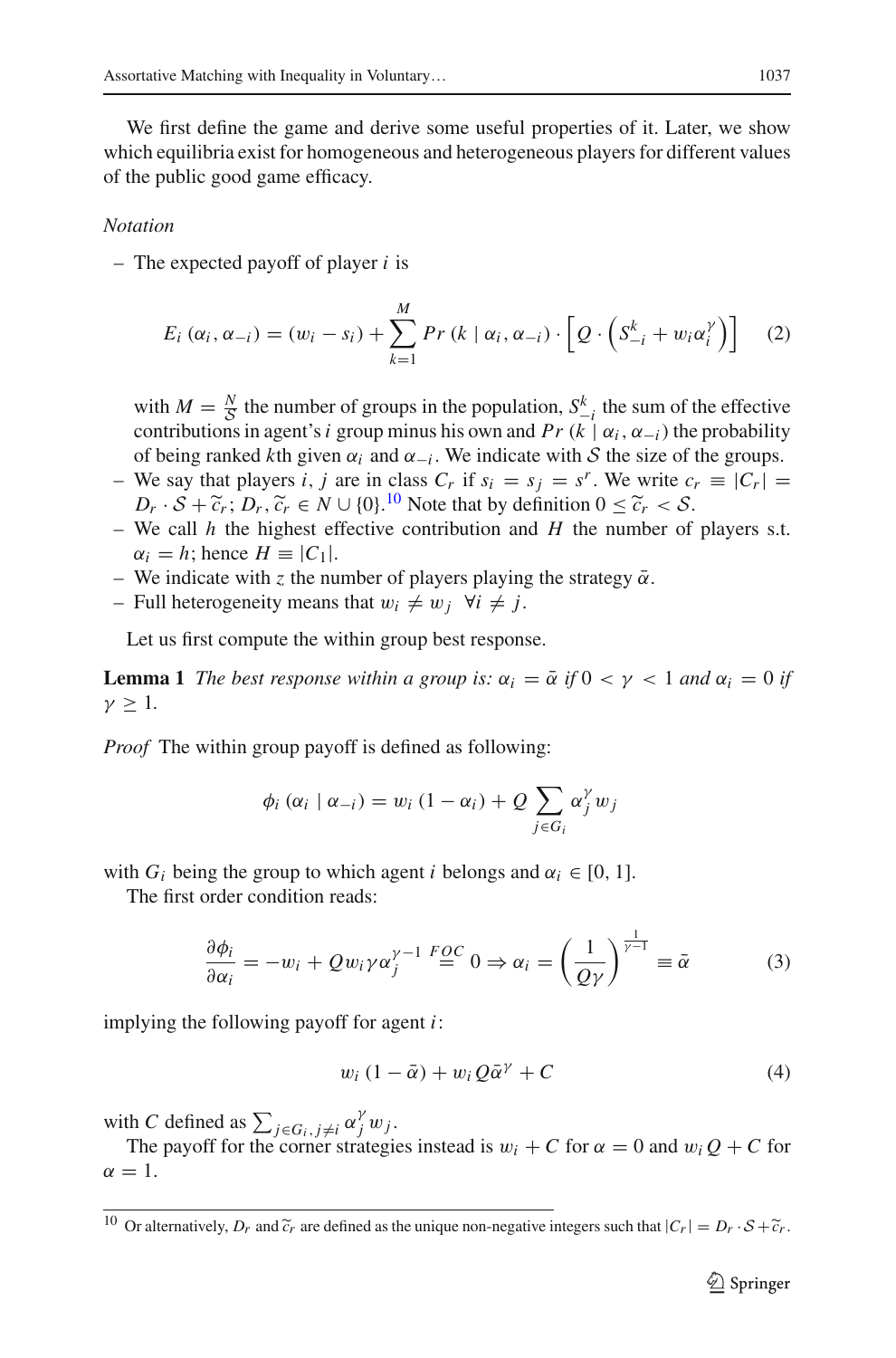Since  $0 < Q < 1$  the payoff for  $\alpha = 0$  is always bigger than the one  $\alpha = 1$ . Now we need to check when  $\phi_i$  ( $\bar{\alpha}$ ) >  $\phi_i$  (0) and hence when

$$
Q\left(\frac{1}{Q\gamma}\right)^{\frac{\gamma}{\gamma-1}} > \left(\frac{1}{Q\gamma}\right)^{\frac{1}{\gamma-1}}.
$$

If  $0 < \gamma < 1$  we can rewrite the above expression as  $Q(Q\gamma)^{\frac{\gamma}{1-\gamma}} > (Q\gamma)^{\frac{1}{1-\gamma}}$  and hence as  $\gamma^{\gamma} > \gamma$ ; a condition that is always true for  $0 < \gamma < 1$ . If  $\gamma > 1$  we instead obtain the condition  $\nu^{-\gamma} > \nu^{-1}$ , never true for  $\nu > 1$ .

If  $\nu = 0$ , the FOC trivially results in  $\alpha = 0$ .

Hence, the best response for player *i* if the group placement is independent from  $\alpha_i$  is  $\alpha_i = \overline{\alpha}$  for  $0 < \gamma < 1$  and  $\alpha_i = 0$  for  $\gamma > 1$ .

#### **NE for Homogeneous Players**

Here we compute what are the Nash Equilibria in the case of homogeneous players. The proof presented here follows closely the one in Gunnthorsdottir et al[.](#page-13-3) [\(2010a](#page-13-3)), changing only to adapt it to the generalized payoff. Note that for homogeneous players we have  $w_i = w$   $\forall i$ .

We first of all note that, for homogeneous players, all players playing the within group Nash Equilibria is a best response.

**Lemma 2**  $\alpha_i = \overline{\alpha}$   $\forall i$  *is a Nash Equilibrium for every value of*  $\gamma$ *.* 

*Proof* This is obviously an equilibrium. Since the mpcr *Q* is smaller than 1, there is no profitable deviation in being the only one contributing more than  $\bar{\alpha}$ . A player *i* deviating to a higher contribution would have the guarantee to be placed in the best group. The best group, however, would be such only because of him, thus making it not profitable to deviate.

<span id="page-9-0"></span>In order to prove the existence of the high contribution equilibrium, we first observe that in order for the equilibrium to exist, the following conditions have to hold:

**Lemma 3** If there are some strategies  $\alpha_i$  s.t.  $\alpha_i > \overline{\alpha}$ , then in equilibrium we have to *have*  $H > S$  *and* (*H mod*  $S$ ) > 0*. Hence a player contributing more than*  $\bar{\alpha}$  *has a non-zero probability to be grouped with a player contributing less than him.*

*Proof* If the number of the highest contributors were a multiple of the group size, one of those player could unilaterally deviate and reduce his contribution by an amount small enough to remain in the same group and still profit from the deviation. For the same reason, that number of players has to be bigger than *S*. If it were smaller, in fact, high contributors would benefit by deviating to  $\bar{\alpha}$ . high contributors would benefit by deviating to  $\bar{\alpha}$ .

<span id="page-9-1"></span>**Lemma 4** *If there are some strategies*  $\alpha_i$  *s.t.*  $\alpha_i > \overline{\alpha}$ *, then the highest contribution h cannot be smaller than* w. *I.e.*  $\alpha_i = 1 \ \forall i \in C_1$ .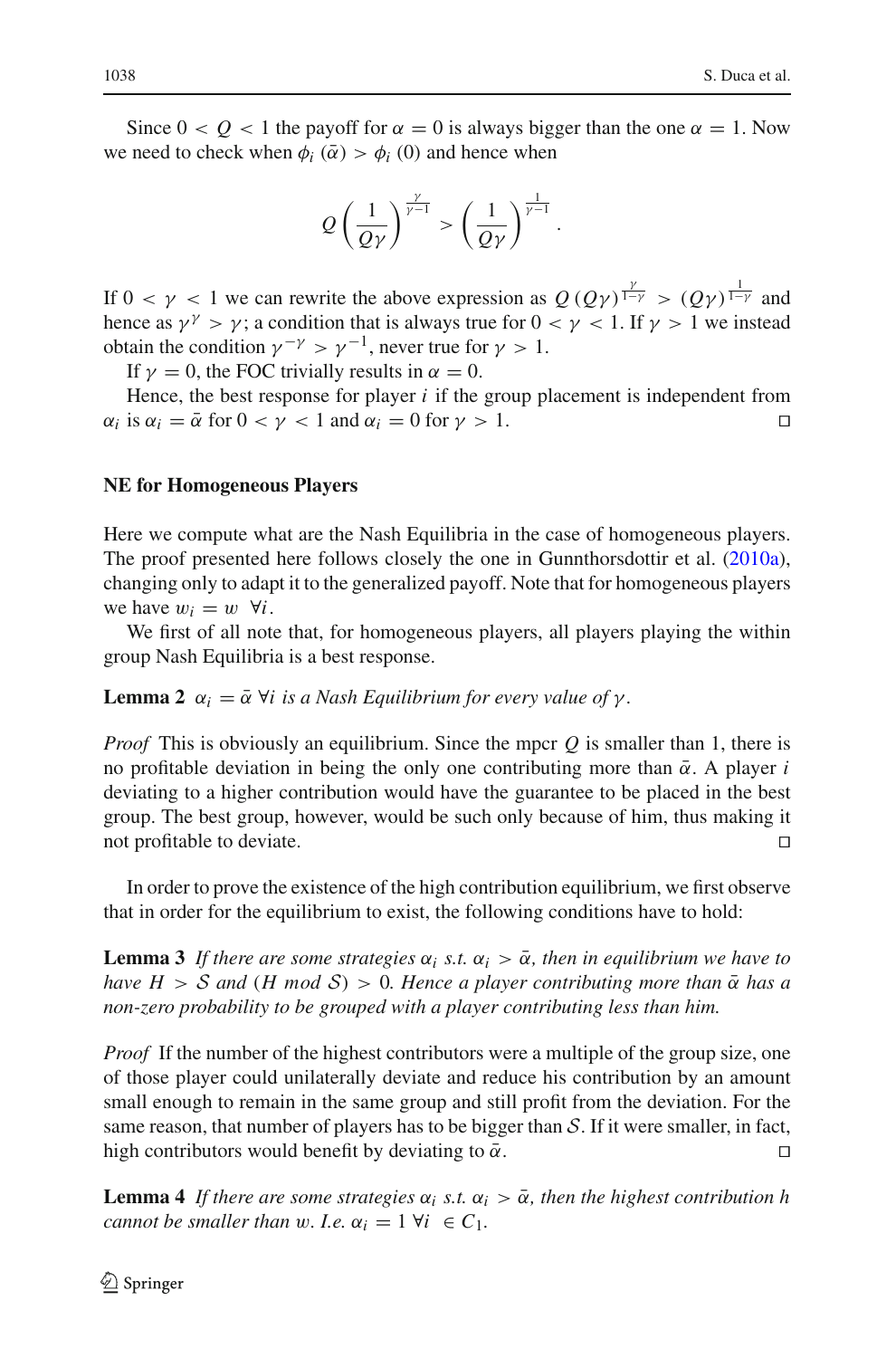*Proof* We call  $\alpha_h$  the strategy s.t.  $\alpha_h w = h$ . From Lemma [3](#page-9-0) we know that (one of) the highest contributor(s) *i* has a non-zero probability to be grouped with some other player contributing less. Hence, if agent *i* were playing  $\alpha_h < 1$ , he could increase his contribution by an arbitrary small amount and be placed for certain in the best group.

Indeed the expected payoff for player *i* playing  $\alpha_h$  is at most:

$$
E_i(\alpha_h) < w\left(1 - \alpha_h\right) + Q\mathcal{S}w\alpha_h^{\gamma}\left(1 - \frac{\tilde{c_1}}{c_1}\right) + Qw\left[\alpha_h^{\gamma}\tilde{c_1} + l^{\gamma}\left(\mathcal{S} - \tilde{c_1}\right)\right]\left(\frac{\tilde{c_1}}{c_1}\right) \tag{5}
$$

where *l* is the strategy played by an agent  $j \in C_2$  and hence  $l < \alpha_h$ .

By deviating, player *i* would surely be placed in the best group, gaining

$$
E_i(\alpha_h + \varepsilon) = w(1 - \alpha_h - \varepsilon) + Q\mathcal{S}w\alpha_h^{\gamma} + O(\varepsilon).
$$
 (6)

We have that  $E_i(\alpha_h) < E_i(\alpha_h + \varepsilon)$  if

$$
\varepsilon < Q \frac{\tilde{c_1}}{c_1} \left[ \left( \mathcal{S} - \tilde{c_1} \right) \left( \alpha_h^{\gamma} - l^{\gamma} \right) \right]
$$

<span id="page-10-1"></span>that for a small enough  $\varepsilon$  is true. Hence player *i* would be better off deviating to  $\alpha_h + \varepsilon$ . Consequently,  $\alpha_i = 1 \ \forall i \in C_1$ .

**Lemma 5** If there are some strategies  $\alpha_i$  *s.t.*  $\alpha_i > \overline{\alpha}$ , then there cannot be any player *j* contributing  $\bar{\alpha} < \alpha_i < 1$ .

*Proof* Let us call *j* the player with the highest contribution after all the players contributing *h*; i.e.  $j \in C_2$  and let us call his strategy  $\alpha_l$ .

If there are no ties regarding group membership, *j* could reduce his contribution to  $\alpha_l$  −  $\varepsilon$  and remain in the same group.

If there are ties, *j* could increase his contribution by an arbitrary small amount and be sure to be grouped together with players belonging to  $C_1$ . Similarly to Lemma [4,](#page-9-1) it is possible to prove that for an arbitrary small  $\varepsilon$  we have:

$$
E(\alpha_l) < E(\alpha_l + \varepsilon)
$$

and hence that  $\alpha_i$  cannot be an equilibrium strategy.

<span id="page-10-0"></span>**Lemma 6** *If there are some strategies*  $\alpha_i$  *s.t.*  $\alpha_i > \overline{\alpha}$ *, then the number of players playing the within group best response is smaller than the group size; i.e. z* < *S.*

*Proof* From Lemma [3](#page-9-0) we know that  $(H \text{ mod } S) > 0$  and hence  $((N - H) \mod S) > 0.$ 

If *z* were bigger than the group size, a player *i* contributing  $\bar{\alpha}$  could increase his payoff by an arbitrary small amount and be placed with certainty in the group containing some players contributing *h*.

Hence there is a profitable deviation and  $z \geq S$  could not be a Nash Equilibrium.  $\Box$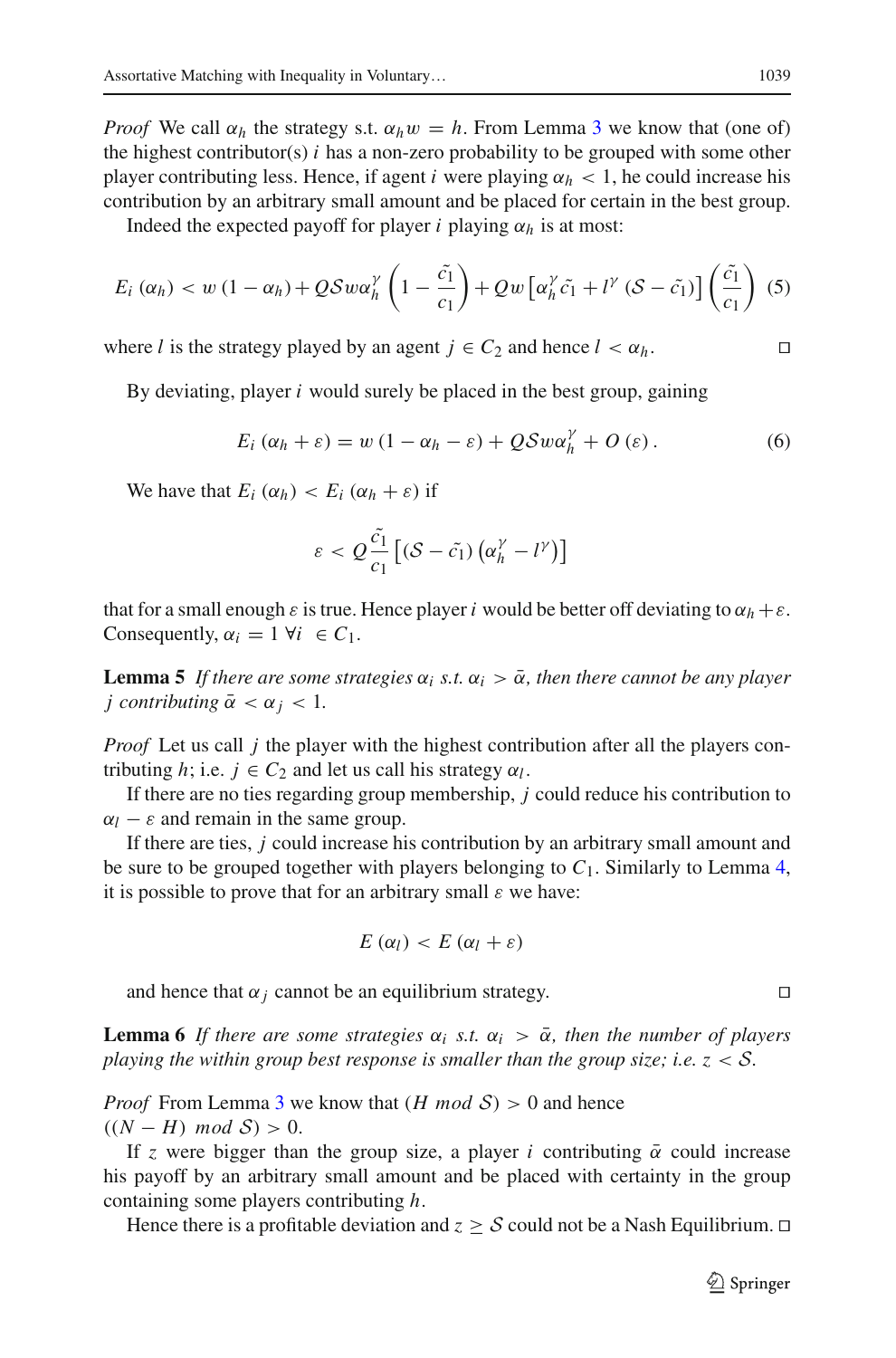From Lemmata [3–](#page-9-0)[6](#page-10-0) follows that if an equilibrium s.t.  $\alpha_i > \overline{\alpha}$  for some *i* exists, then each player plays either  $\bar{\alpha}$  or 1. Furthermore, the number of players playing the within group best response is smaller than the group size.

From the lemmata above we can derive under which condition the generalized voluntary contribution game has a Nash Equilibrium with high contributions level. Hence the existence of a highly efficient equilibrium depends on the marginal per capita rate of return, the number of players and the size of the groups.

**Theorem 1** *For values of*  $\gamma$  *bigger equal than a threshold value*  $\bar{\gamma}$  (*O*, *N*, *S*)*, the generalized voluntary contribution game has Nash Equilibria in which z* < *S players contribute*  $\bar{\alpha}$  *and all the others*  $N - z$  *players contribute* 1*. These equilibria are in addition to the equilibrium where all players contribute*  $\bar{\alpha}$ *.* 

*For*  $\gamma < \bar{\gamma}$ , the only *NE* is that all players contribute the within group best response  $\bar{\alpha}$ .

*Proof* For  $N - z$  players contributing 1 to be a NE, we have to show that no full contributor has a profitable deviation to contribute  $\bar{\alpha}$  and that no player contributing  $\bar{\alpha}$  has an incentive to play 1. We write

<span id="page-11-0"></span>
$$
E_1(1) = w \frac{S - z}{N - z} Q \left[ (S - z) + z \bar{\alpha}^{\gamma} \right] + \frac{N - S}{N - z} Q S w \tag{7}
$$

$$
E_1(\bar{\alpha}) = w(1 - \bar{\alpha}) + wQ\left[\mathcal{S} - z - 1 + (z + 1)\bar{\alpha}^{\gamma}\right]
$$
\n(8)

$$
E_{\bar{\alpha}}\left(\bar{\alpha}\right) = w\left(1 - \bar{\alpha}\right) + wQ\left[\mathcal{S} - z + z\bar{\alpha}^{\gamma}\right] \tag{9}
$$

$$
E_{\tilde{\alpha}}\left(1\right) = w \frac{S-z+1}{N-z+1} Q\left[\left(S-z+1\right) + \left(z-1\right) \bar{\alpha}^{\gamma}\right] + \frac{N-S}{N-z+1} QSw\ (10)
$$

where we indicate with  $E_1(\alpha)$  the payoff of a high contributor and with  $E_{\alpha}(\alpha)$  the payoff of a low contributor.

For the above to be a NE we have to have that  $(7) > (8)$  $(7) > (8)$  $(7) > (8)$  and  $(9) > (10)$  $(9) > (10)$  $(9) > (10)$ .

The first condition is equivalent to:

<span id="page-11-1"></span>
$$
z \ge \frac{\left(1-\bar{\alpha}\right)N - QN\left(1-\bar{\alpha}^{\gamma}\right)}{Q\left(1-\bar{\alpha}^{\gamma}\right)\left[N-1-S\right]+1-\bar{\alpha}}\tag{11}
$$

The second condition leads to:

$$
z \le 1 + \frac{(1 - \bar{\alpha})N - QN(1 - \bar{\alpha}^{\gamma})}{Q(1 - \bar{\alpha}^{\gamma})[N - 1 - S] + 1 - \bar{\alpha}}
$$
\n(12)

However, it is important to remember that *z* needs to be smaller than the size of the groups.

Hence, we have that for values of the exponent  $\gamma$  such that [\(11\)](#page-11-1) is at most  $S - 1$ , the generalized voluntary contribution game has nearly efficient Nash Equilibria. For values of  $\gamma$  s.t. [\(11\)](#page-11-1) is bigger than  $S - 1$  the only equilibrium is the one where all players play the within group best response. We call  $\bar{\gamma}$  the value of  $\gamma$  such that eq. (11)=  $S - 1$ .  $(11)=$  $(11)=$   $S-1$ .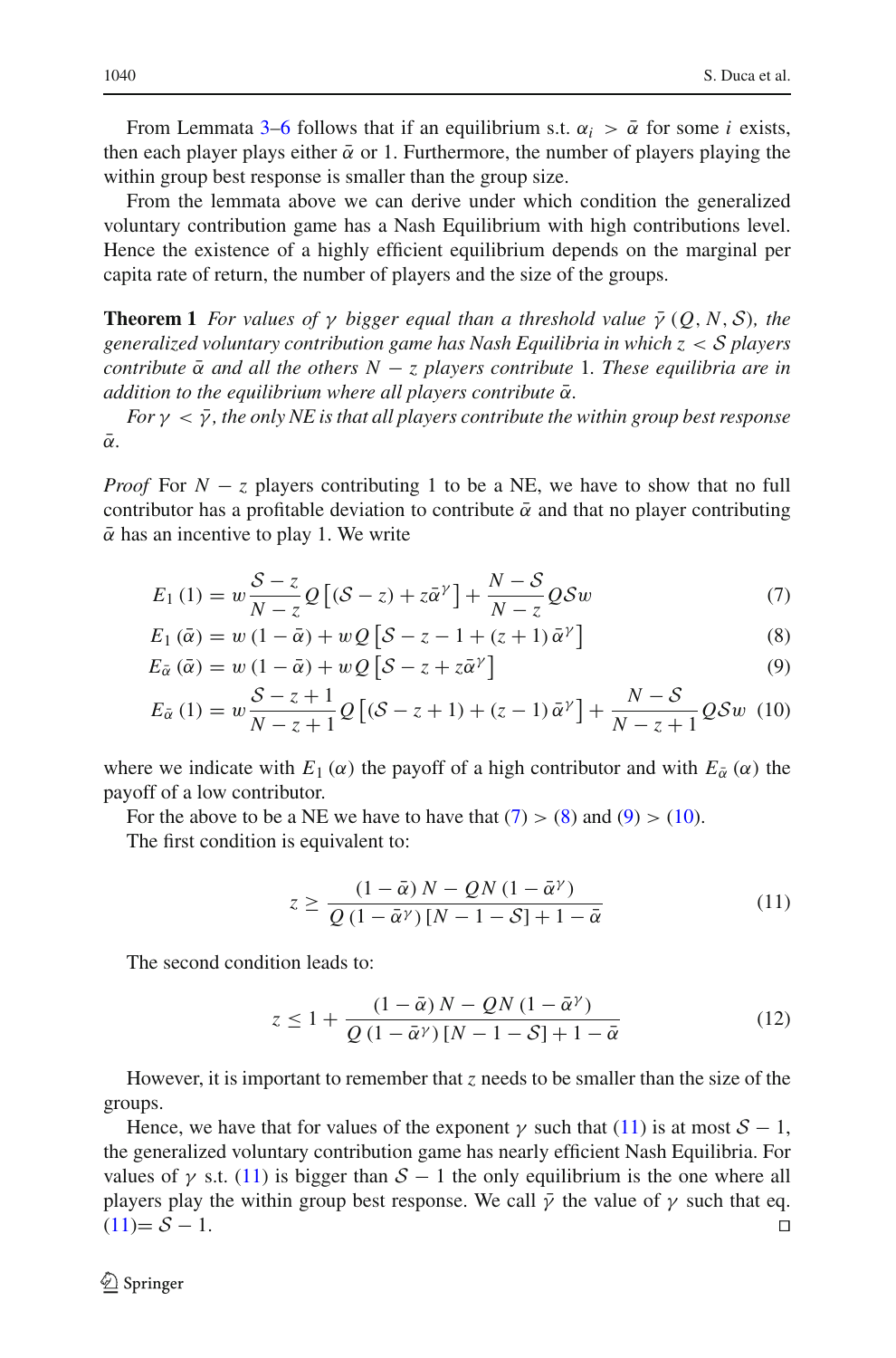Hence we obtain the existence of a nearly-efficient high equilibrium depends on the marginal per capita rate of return, the number of players and the size of the groups.

#### **NE for Heterogeneous Players**

Here we show that the near efficient Nash Equilibrium cannot exist for heterogeneous players. Furthermore, we derive under which condition the generalized voluntary contribution game has a pure strategy NE.

<span id="page-12-0"></span>In the following we prove the lemmata necessary to derive the equilibrium.

**Lemma 7** *In case of full heterogeneity*[11](#page-12-1) *the assumptions of Lemma [3](#page-9-0) cannot be satisfied.*

*Proof* Let's assume that they are and show that this cannot be a NE. We call *k* the player with the lowest  $w_i$  belonging to  $C_1$ .

We have two possibilities: (*a*)  $s_k = w_k$  and (*b*)  $s_k < w_k$ 

– (*a*):

Let's take a player *j* s.t.  $j \in C_1$  and  $j \neq k$ . When playing  $s_j = s^1$ , he has an expected payoff of at most (because in the mixed group there could also be players of classes lower than 2):

$$
E(j) \le w_j - s^1 + Qs^1 \mathcal{S} \cdot \left(1 - \frac{\widetilde{c}_1}{c_1}\right) + Q\left[s^1 \widetilde{c}_1 + s^2 \left(\mathcal{S} - \widetilde{c}_1\right)\right] \cdot \frac{\widetilde{c}_1}{c_1} \tag{13}
$$

where  $\frac{\tilde{c}_1}{c_1}$  is the probability that agent *j* ends up in the group where not all agents belong to  $C_1$ .

But agent *j* could play  $\alpha_{\varepsilon}$  s.t.  $s_j = s^1 + \varepsilon$ , being guaranteed to end up in the first group and thus having an expected payoff of

$$
E_{\varepsilon}(j) = w_j - s^1 - \varepsilon + Q(\mathcal{S} - 1) s^1 + Q(s^1 + \varepsilon)
$$

But if  $\varepsilon < S_s^{-1}$   $(S - \tilde{c}_1)$   $\frac{\tilde{c}_1}{c_1}$   $\left(1 - \frac{s_2}{s_1}\right)$  we have that  $E_{\varepsilon}(j) > E(j)$ .<sup>[12](#page-12-2)</sup> Hence there is a profitable deviation for agent *j*; so there can't be a NE.

<sup>11</sup> Actually it is already valid for "enough" heterogeneity.

<span id="page-12-2"></span><span id="page-12-1"></span><sup>12</sup> Because:

$$
A = Q\left[s^1\mathcal{S} + \varepsilon\right] - \varepsilon > Qs^1\mathcal{S} \cdot \left(1 - \frac{\tilde{c}_1}{c_1}\right) + Q\left[s^1\tilde{c}_1 + s^2\left(\mathcal{S} - \tilde{c}_1\right)\right] \cdot \frac{\tilde{c}_1}{c_1}
$$
\n
$$
A > Qs^1\mathcal{S} + \varepsilon > Qs^1\mathcal{S} \cdot \left(1 - \frac{\tilde{c}_1}{c_1}\right) + Qs^1\mathcal{S} \cdot \frac{\tilde{c}_1}{c_1} + Q\left[s^1\left(\tilde{c}_1 - \mathcal{S}\right) + s^2\left(\mathcal{S} - \tilde{c}_1\right)\right] \cdot \frac{\tilde{c}_1}{c_1}
$$
\n
$$
-\varepsilon > Qs^1\left(\tilde{c}_1 - \mathcal{S}\right) \frac{\tilde{c}_1}{c_1} \left[\frac{s^2}{s^1} - 1\right]
$$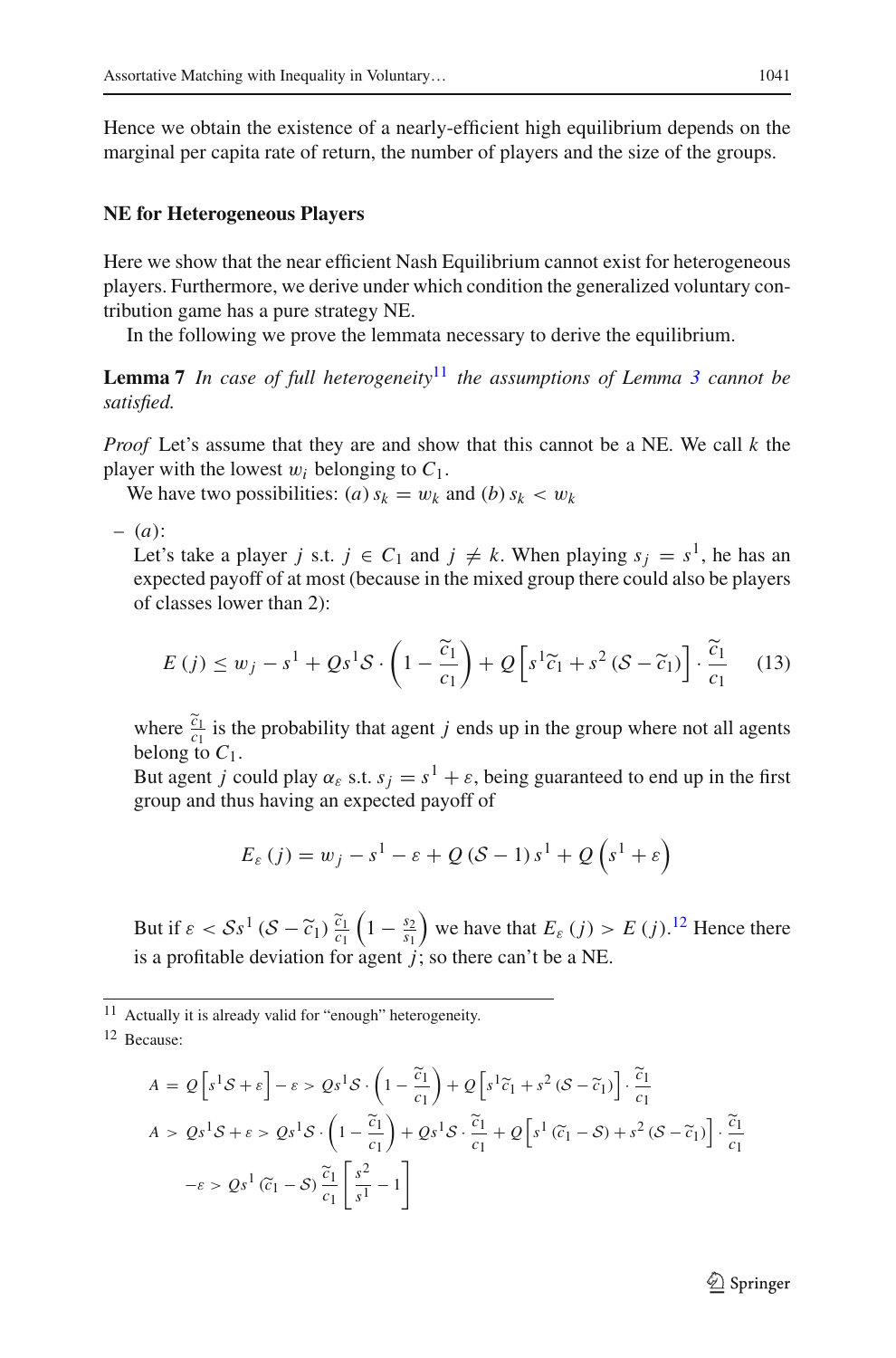– (*b*):

The same as (*a*), except that now even for *k* it is profitable to deviate to  $s_k = s^1 + \varepsilon$ .

Hence for heterogeneous players, it is impossible to maintain the conditions under which nearly efficient equilibrium was possible.  $\Box$ 

<span id="page-13-7"></span>**Lemma 8** *In case of full heterogeneity of endowments* w*<sup>i</sup> , with all* w*<sup>i</sup> having the same order of magnitude,*  $\alpha_i = \overline{\alpha}$   $\forall i$  *is not a Nash Equilibrium.* 

*Proof* If all players were playing  $\bar{\alpha}$ , they would be ranked based on their endowments. Hence, a player *i* with the biggest endowment  $w_i$  smaller than the biggest  $S$  endowments would have a profitable deviation by playing  $\alpha_i = \overline{\alpha} + \varepsilon$  and be assigned to the best group.

If the endowments are such that  $w_{i+1} > \bar{\alpha} w_i$   $\forall i, \frac{13}{1}$  $\forall i, \frac{13}{1}$  $\forall i, \frac{13}{1}$  then there are no profitable deviations and  $\alpha_i = \overline{\alpha} \ \forall i$  is a Nash Equilibrium.

From the above lemmas we can derive the following theorem:

**Theorem 2** *In case of full heterogeneity of endowments* w*<sup>i</sup> , with all* w*<sup>i</sup> having the same order of magnitude, for*  $\gamma \geq 1$ *, the generalized voluntary contribution game has as only equilibrium non-contribution by all. For*  $0 < \gamma < 1$ *, the game has no pure strategy NE and hence it has a mixed strategy Nash Equilibrium.*

*Proof* From Lemma [7](#page-12-0) we know that the nearly efficient NE cannot exist for heterogeneous players. Furthermore, we can prove as in Lemma [5](#page-10-1) that there can be no pure strategies such that  $\bar{\alpha} < \alpha_i < 1$  for any player *i*.

From Lemma [1](#page-8-1) we know that for  $\gamma \geq 1$  the within group best response is to play  $\alpha_i = 0$   $\forall i$ . This can be an equilibrium and hence for values of  $\gamma$  bigger than 1 there is a unique pure strategy NE for the generalized voluntary contribution game.

For  $\gamma$  < 1, however, the within group best response is to play  $\alpha_i = \overline{\alpha}$ . But Lemma [8](#page-13-7) shows that this cannot be an equilibrium of the game (if the values of the endowment don't differ too much). Hence for  $\gamma$  < 1 there are no pure strategy NE and thus there has to exist a mixed strategy Nash Equilibrium.

# **References**

- <span id="page-13-1"></span>Andreoni, J. (1988). Why free ride? Strategies and learning in public goods experiments. *Journal of Public Economics*, *37*(3), 291–304.
- <span id="page-13-2"></span>Chaudhuri, A. (2011). Sustaining cooperation in laboratory public goods experiments: A selective survey of the literature. *Experimental Economics*, *14*, 47–83.
- <span id="page-13-5"></span>Fehr, E., & Gächter, S. (2000). Cooperation and punishment in public goods experiments. *The American Economic Review*, *90*, 980–994.
- <span id="page-13-3"></span>Gunnthorsdottir, A., Vragov, R., Seifert, S., & McCabe, K. (2010a). Near-efficient equilibria in contributionbased competitive grouping. *Journal of Public Economics*, *94*, 987–994.
- <span id="page-13-4"></span>Gunnthorsdottir, A., Vragov, R., & Shen, J. (2010b). Tacit coordination in contribution-based grouping with two endowment levels. In R. Mark Isaac & D. A. Norton (Eds.), *Charity with choice (research in experimental economics, volume 13)* (pp. 13–75). Bingley: Emerald Group Publishing Limited.

<span id="page-13-0"></span>Hardin, G. (1968). The tragedy of the commons. *Science*, *162*, 1243–1248.

<span id="page-13-6"></span><sup>13</sup> With the endowments ranked from the highest to the lowest.